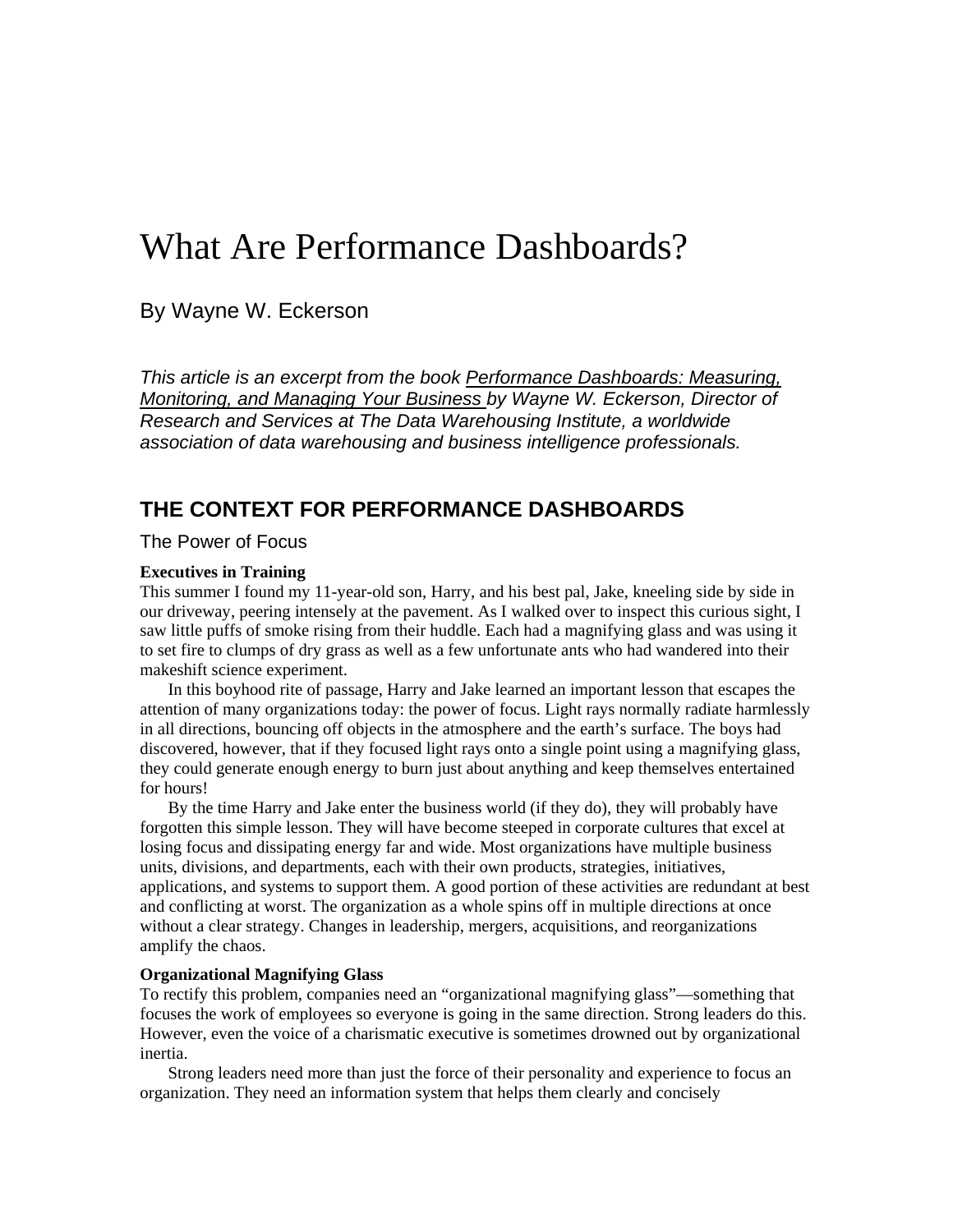communicate key strategies and goals to all employees on a personal basis every day. The system should focus workers on tasks and activities that best advance the organization's strategies and goals. It should measure performance, reward positive contributions, and align efforts so that workers in every group and level of the organization are marching together toward the same destination.

## Performance Management System

In short, what organizations really need is a *performance dashboard* that translates the organization's strategy into objectives, metrics, initiatives, and tasks customized to each group and individual in the organization. A performance dashboard is really a performance management system. It communicates strategic objectives and enables business people to measure, monitor, and manage the key activities and processes needed to achieve their goals.

To work this magic, a performance dashboard provides three main sets of functionality, which I will describe in more detail later. Briefly, a performance dashboard lets business people:

- **Monitor** critical business processes and activities using metrics of business performance that trigger alerts when potential problems arise.
- **Analyze** the root cause of problems by exploring relevant and timely information from multiple perspectives and at various levels of detail.
- **Manage** people and processes to improve decisions, optimize performance, and steer the organization in the right direction.

## Agents of Organizational Change

A performance dashboard is a powerful agent of organizational change. When deployed properly, it can transform an under-performing organization into a high flier. Like a magnifying glass, a performance dashboard can focus organizations on the key things it needs to do to succeed. It provides executives, managers, and workers with timely and relevant information so they can measure, monitor, and manage their progress toward achieving key strategic objectives.

One of the more popular types of performance dashboards today is the Balanced Scorecard, which adheres to a specific methodology for aligning organizations with corporate strategy. A Balanced Scorecard is a strategic application, but as we shall soon see, there are other types of performance dashboards that optimize operational and tactical processes that drive organizations on a weekly, daily, or even hourly basis.

## Historical Context

## **Executive Dashboards and Cockpits**

Although dashboards have long been a fixture in automobiles and other vehicles, business, government, and non-profit organizations have only recently adopted the concept. The trend started among executives who became enamored with the idea of having an "executive dashboard" or "executive cockpit" with which to drive their companies from their boardroom perches. These executive information systems (EIS) actually date back to the 1980s, but they never gained much traction, because the systems were geared to so few people in each company and were built on mainframes or minicomputers that made them costly to customize and maintain.

In the past 20 years, information technology has advanced at a rapid clip. Mainframes and minicomputers largely gave way to client/server systems, which in turn were supplanted by the Web as the preeminent platform for running applications and delivering information. Along the way, the economy turned global, squeezing revenues and profits and increasing competition for ever-more demanding customers. Executives responded by reengineering processes, improving quality, and cutting costs, but these efforts have only provided short-term relief, not lasting value.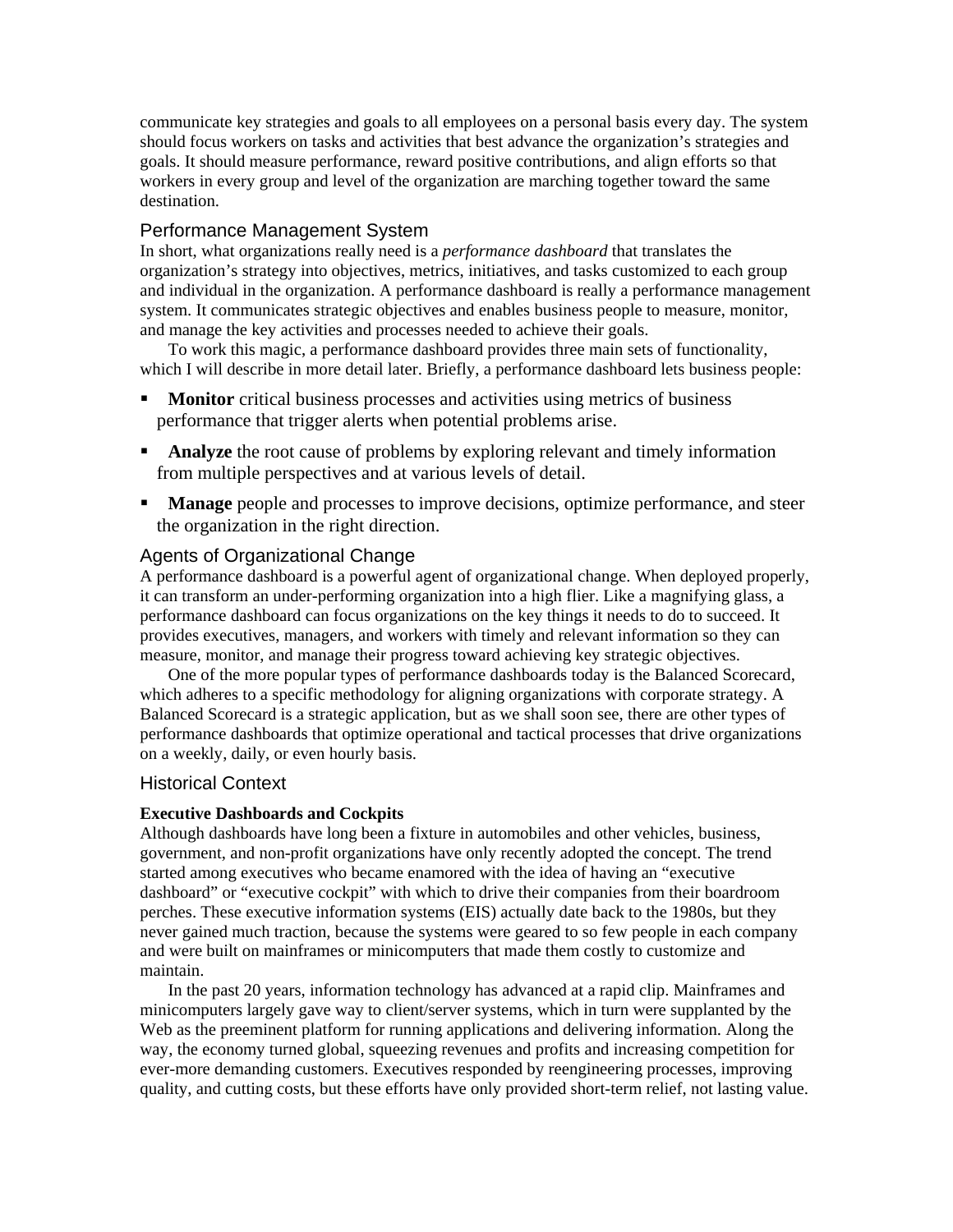#### **Convergence**

During the 1990s, organizations began experimenting with ways to give business users direct and timely access to critical information, an emerging field known as business intelligence. At the same time, executives started turning to new performance management disciplines, such as Balanced Scorecards, Six Sigma, Economic Value Add, and Activity-Based Costing, to harness the power of information to optimize performance and deliver greater value to the business.

These initiatives convinced many executives that they could gain lasting competitive advantage by empowering employees to work proactively and make better decisions by giving them relevant, actionable information. Essentially, executives recognized that the EIS of the 1980s was a good idea but too narrowly focused; everyone, not just executives, needed an EIS. Fortunately, executives did not have to wait long for a solution. At the dawn of the 21st century, business intelligence converged with performance management to create the performance dashboard.

## **Market Trends**

This convergence has created a flood of interest in performance dashboards since the year 2000. A study by The Data Warehousing Institute (TDWI) in 2004 showed that most organizations (51 percent) already use a dashboard or scorecard and that another 17 percent are currently developing one. The same study showed that almost one-third of organizations that already have a dashboard or scorecard use it as their *primary* application for reporting and analysis of data.

### **Benefits**

The reason so many organizations are implementing performance dashboards is a practical one: they offer a panoply of benefits to everyone in an organization, from executives to managers to staff. Here is a condensed list of benefits:

- **Communicate Strategy.**
- **Refine Strategy.**
- **Increase Visibility.**
- **Increase Coordination**.
- **Increase Motivation.**
- **Give a Consistent View of the Business.**
- **Reduce Costs and Redundancy.**
- **Empower Users.**
- **Deliver Actionable Information.**

In short, performance dashboards deliver the right information to the right users at the right time to optimize decisions, enhance efficiency, and accelerate bottom-line results.

## Pretenders to the Throne

Although many organizations have implemented dashboards and scorecards, not all have succeeded. In most cases, organizations have been tantalized by glitzy graphical interfaces and have failed to build a solid foundation by applying sound performance management principles and implementing appropriate business intelligence and data integration technologies and processes. Here are the common symptoms of less than successful solutions:

 **Too Flat.** Many organizations create performance management systems, especially tactical and strategic dashboards, using Microsoft Excel, Microsoft PowerPoint, and advanced charting packages. Although these applications often look fancy, they